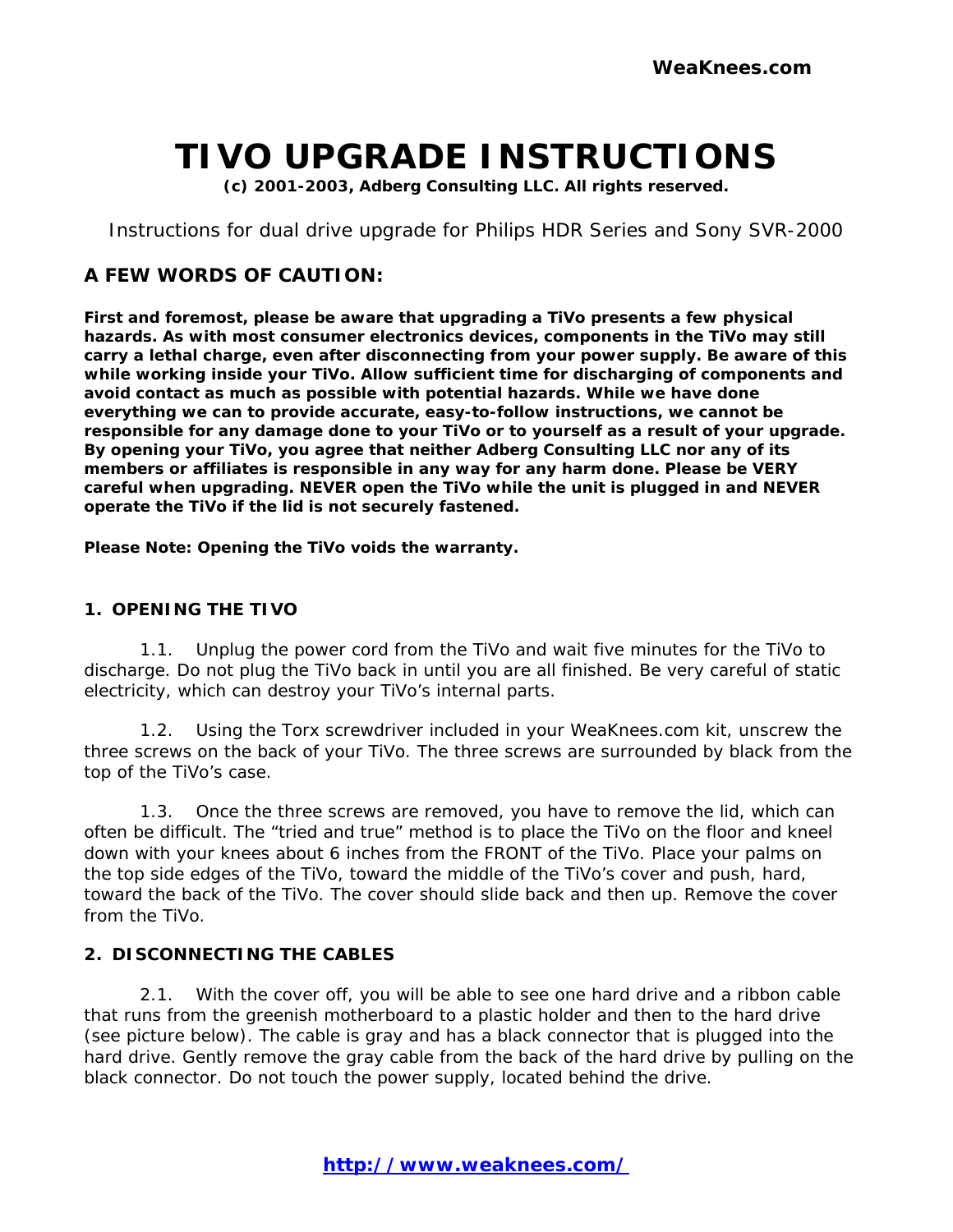2.2. The hard drive also has a power connector running into the hard drive (see picture below). The power connector has a white connector (smaller than the black connector referenced above). Remove the power connector from the hard drive. Again, be very careful not to touch the powersupply/card located near the power cable. The power cables are sometimes difficult to remove; patience and wiggling it back and forth usually does the trick.



## **3. FREEING THE SECOND POWER CABLE**

3.1. The TiVo has a second power connector (identical to the one described in 2.2 above; see picture above). This connector may be tied down with cable ties and you'll need to carefully cut the cable ties that hold down this second power connector. Be very careful not to cut any of the wires.

3.2. If the hard drive (gray) cable is clipped onto a clip next to your hard drive, you'll want to remove it from the clip. The cable should now have two connectors that are free and one that is connected to the motherboard.

## **4. REMOVING THE EXISTING DRIVE**

4.1. Using your Torx screwdriver, carefully unscrew the two screws that secure the existing hard drive to your TiVo. The two screws are located toward the front-bottom of the TiVo, where the drive sits.

4.2. Once the two screws are removed, remove the drive and bracket by sliding the drive toward the back of the TiVo and lifting the bracket/drive combination out. Before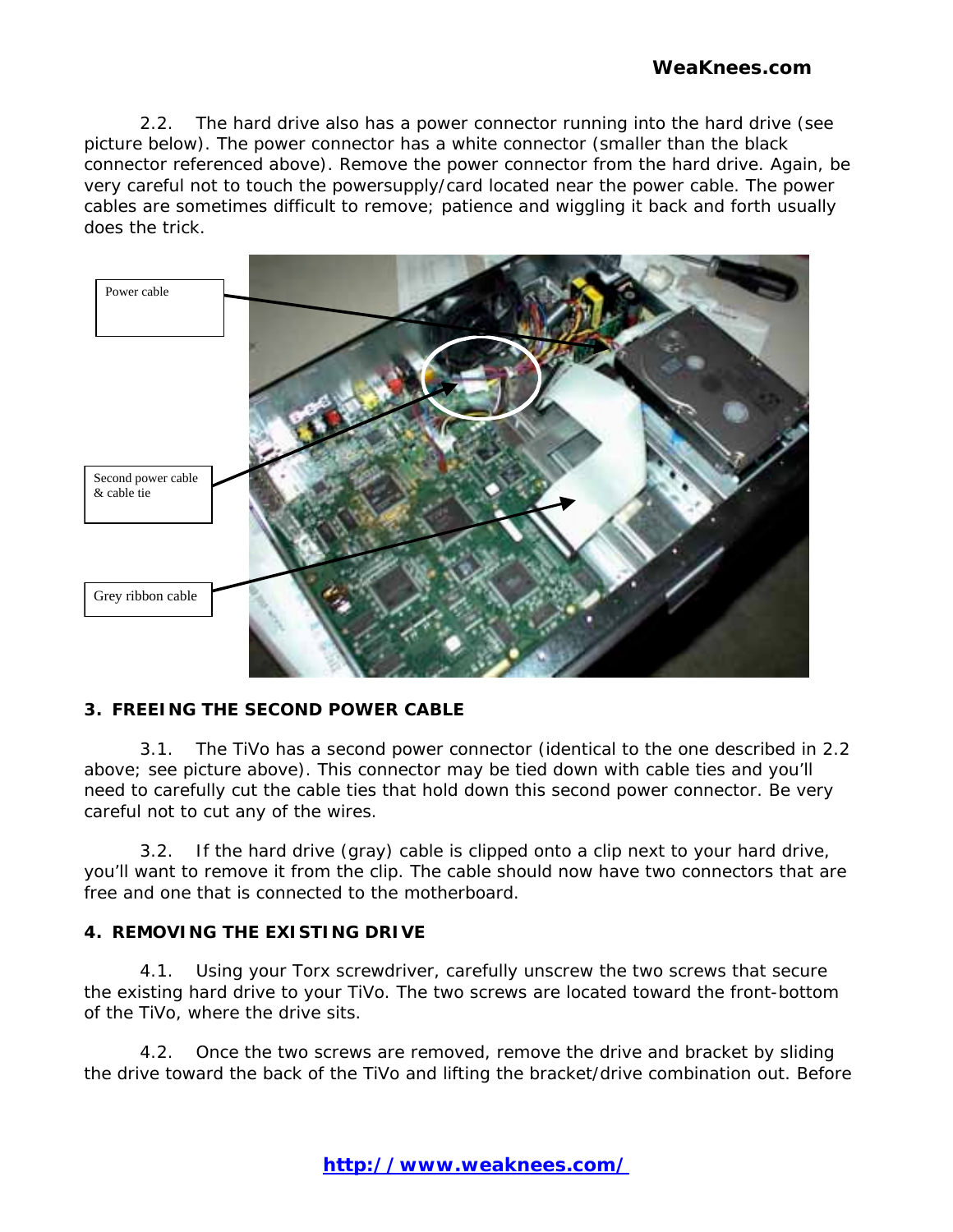removing the drive, take note of where the drive is located in your TiVo and how the bracket sits in the TiVo. You will be replacing the bracket in the identical place later.

### **5. REMOVING DRIVE FROM BRACKET, RECONNECTING NEW DRIVE, AND SECURING NEW DRIVE TO TIVO**

5.1. Turn over the drive/bracket that you just removed so that the top of the drive is sitting on a flat surface. Using your Torx screwdriver, unscrew the four screws that are securing the bracket to the drive. Before removing the drive from the bracket, take note of the position of the drive and bracket. You will be re-securing the same bracket, using the same parts, to one of your new drives (included in upgrade kit). Once all four screws are removed, the bracket should come free from the drive.

5.2. Connect the drive marked "A" to the bracket that you removed from your TiVo. Use the Torx screwdriver to screw the four screws into the drive.

5.3. Re-attach the bracket and drive to the TiVo by lining up the two metal prongs in the TiVo chassis with the holes in the TiVo bracket. DO NOT SCREW THE BRACKET INTO THE TIVO UNTIL YOU HAVE COMPLETED STEP 6.

#### **6. CONNECTING SECOND DRIVE TO BRACKET**

(Bracket installation instructions courtesy of  $9<sup>th</sup>$  tee)

6.1. Following the bracket installation instructions included with your kit, mount your drive (marked "B") to your bracket, and your drive/bracket combination to your TiVo. Be sure to secure the new drive/bracket to the TiVo using the screws provided in your upgrade kit.

6.2. If you find that your two brackets do not "fit" because they are two close together, you should adjust either or both brackets by using a different set of holes. The bottom of the picture below shows the two sets of holes in each bracket.

#### BRACKET PARTS LIST:

- (1) Bracket
- (4) Blue Rubber Grommets
- (4) Metal standoffs
- (4) Machine Screws with Lock-Washers
- (4) Plastic Spacers
- (2) Self-Tapping Screws
- (2) Flat Washers

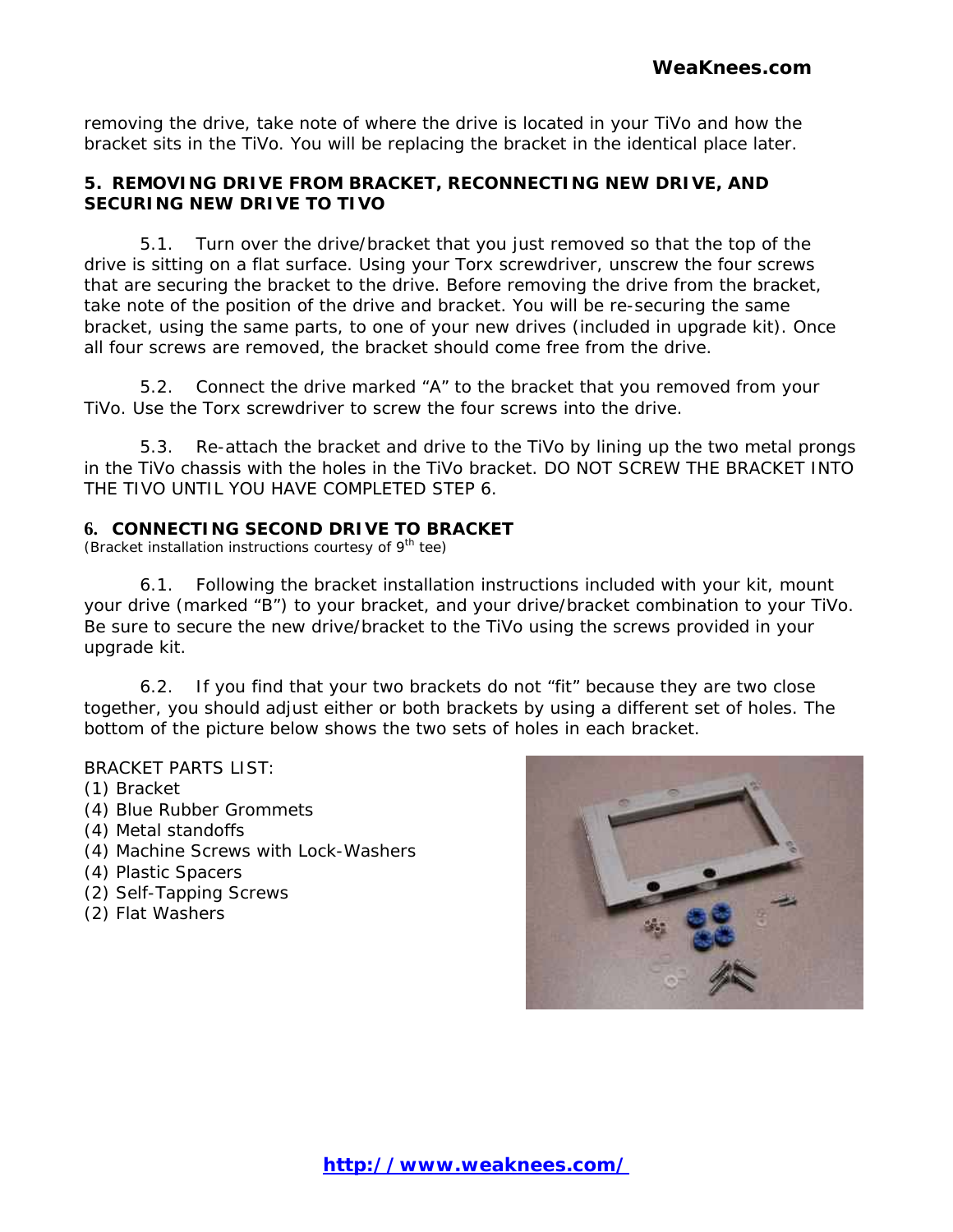### **[WeaKnees.com](http://www.weaknees.com)**

**STEP 1:** Insert the blue Grommets into the slotted holes. A small screwdriver helps make it an easy job.

**STEP 2:** Insert the metal standoffs into the blue Grommets.

**STEP 3:** Turn the bracket over and insert the (4) 1/2" Long screws thru the white plastic spacers and into the metal standoffs in the blue Grommet.

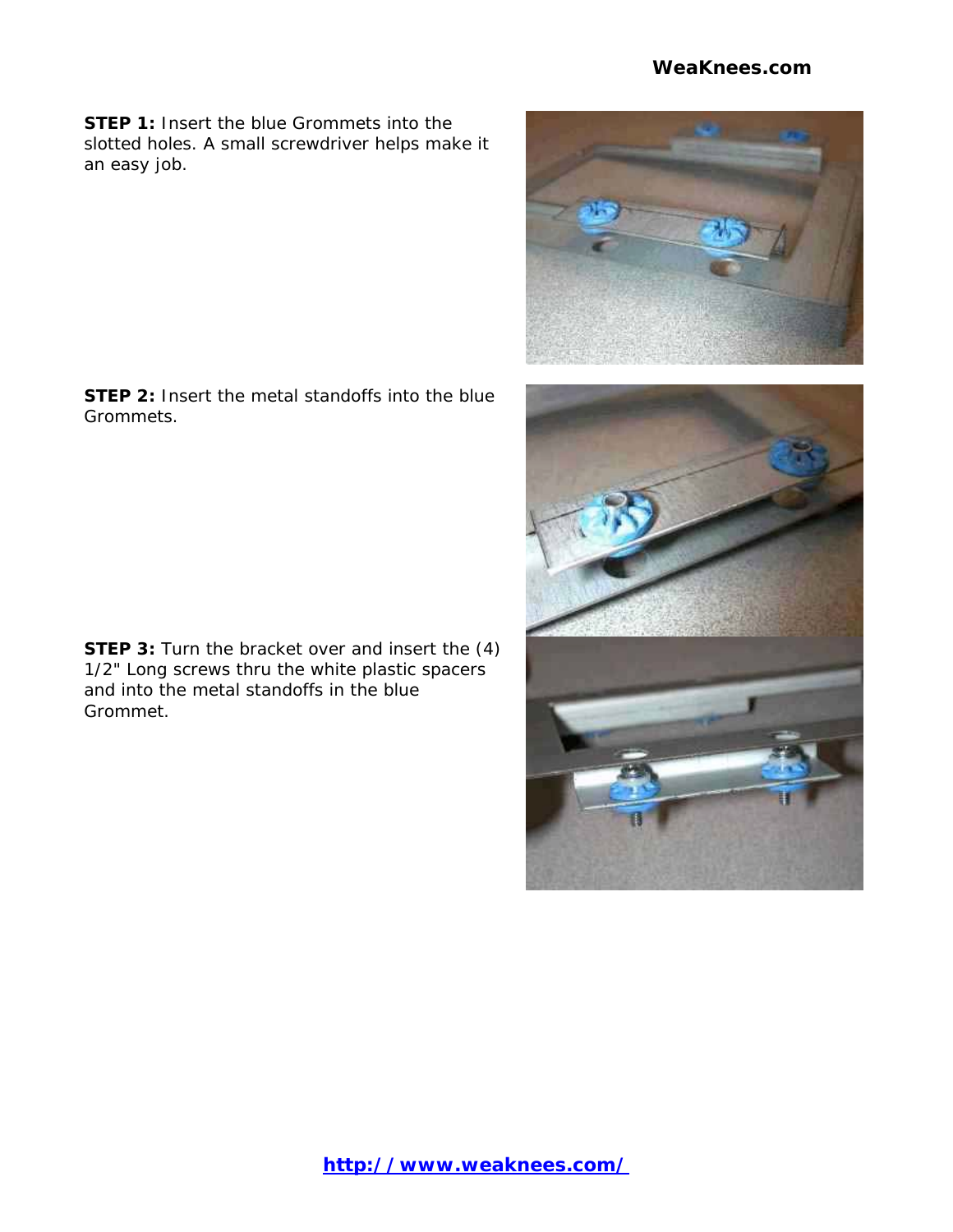#### **[WeaKnees.com](http://www.weaknees.com)**

**STEP 4:** Turn the disk drive so that the screw holes in the disk drive line up with the screws in the bracket. Using a Phillips screwdriver, tighten all 4 screws. Note that the connectors are sticking out at the left side of the disk drive.

**STEP 5:** Turn the drive and bracket over.

**STEP 6:** Locate the IDE and power cable and move them out of the way to make room for the new drive.